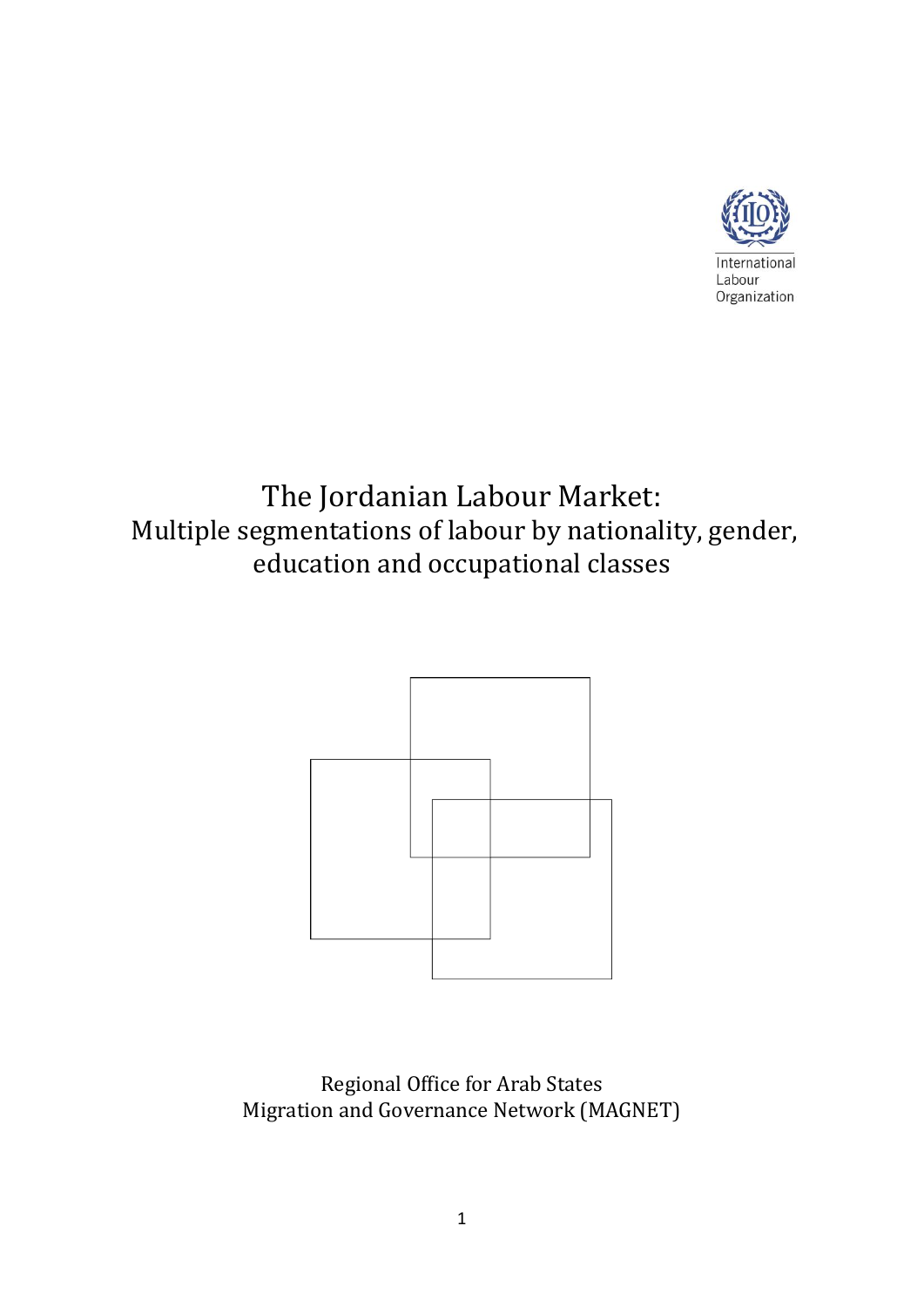## The Jordanian Labour Market Multiple segmentations of labour by nationality, gender, education and occupational classes

Discussion Paper<sup>1</sup>

## July 2015

Regional Office for Arab States Migration and Governance Network (MAGNET)

<sup>&</sup>lt;sup>1</sup> This paper draws on the findings of a large research study which was carried out by the ILO's Migration and Governance Network (MAGNET, an initiative funded by the Swiss Development Cooperation)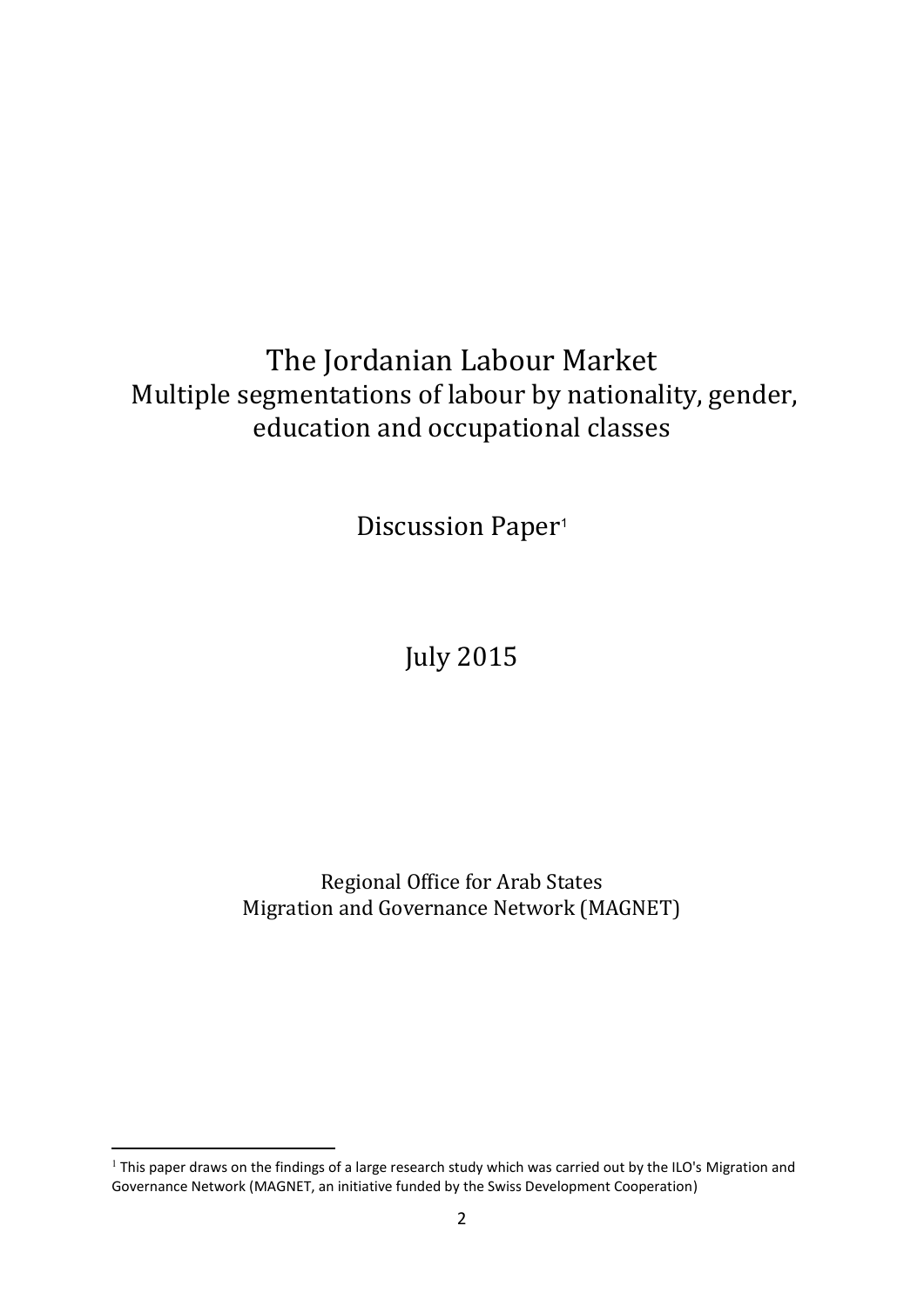The paper analyses available labour market evidence to identify key segments of workers - *nationals*, *migrants* (or migrants in strict sense) and *refugees* (or forced migrants) in the Jordanian labour market, and their interactions. We believe that this classification is a useful framework to examine issues concerning the governance of migration. The paper also reflects on the factors that explains refugees and migrants' flows. In fact, unlike refugees whose flows can be explained only by political factors, the quantity and the characteristics of migrants can be explained by socio-economic factors.

When looking at the labour migration policy, the *ILO Multilateral framework on Labour Migration* proposes an analysis of the interfaces with employment and development policies, and in the case of Jordan this requires to take into consideration the labour markets of all foreign workers and their interactions with that of nationals. This invites destination countries to outline how migration affects the formulation of employment and development policies. The issue of forced migrants, also classified by international and national authorities as refugees, is therefore taken into consideration to provide a comprehensive picture on foreign labour. It describes and explains how the increasing number of forced migrants brought about by the Syrian crisis, not only affects national political priorities but impacts labour market governance. Finally, the paper provides insights on the governance of the care economy, a sector characterized by domestic workers, who are predominantly migrants.

The paper is structured into three chapters. The first one examines demography, education and the training system, to quantify the stocks and flows of workers that characterize the Jordanian labour market. The second chapter describes the different segments of the labour market and the interactions between key segments of workers, also discussing data and information gaps within existing data sources. The final chapter provides a number of policy recommendations and identifies potential research that may be established to provide a comprehensive account of the labour market of Jordan and the challenges it will face in the future.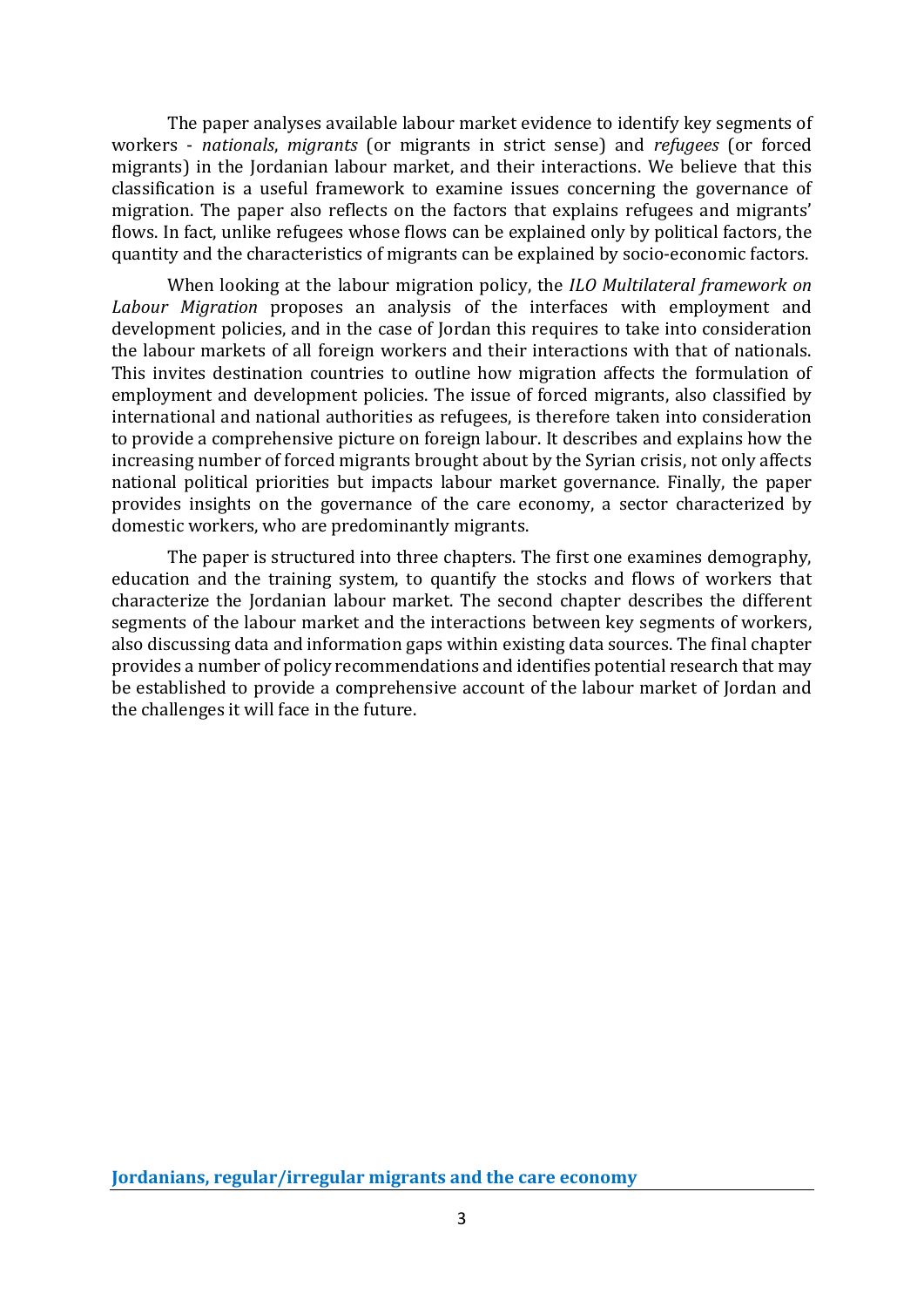*A booming population due to natural growth and migration will affect labour market governance.* In the last decades, Jordan's population has been rapidly expanding due to natural causes and forced migration. The rate of natural increase continues to remain above two per cent per year, generating high numbers of Jordanian youth who enter the labour market. In this regard, Jordan is different from the majority of destination countries who have resorted to immigration in order to counter a structural lack of labour supply. The immigration phenomenon of Jordan is rooted in the availability of an unlimited supply of potential migrants outside country who are willing to accept jobs characterized by wages and working conditions not attractive for Jordanians. 2

*The demographic profile of Jordan indicates a large expansion of the care economy***3***.* Demographic patterns and trends indicate an increasing demand from the care economy sector, which is closely linked to the demand for migrants in the domestic work sector. In general, the people out of the working age population – children and the elderly likely to increase the care economy demand – is 38.4 per cent of the total, higher than the average of the other Arab countries (64.8 per cent). Focusing on child care needs, natural growth is now at its peak level with a very young base, 0-14 year olds make up 35 per cent of the population. This suggests that the need for child care will persist, and even increase, especially if the Government will pursue gender equality objectives in the labour market. Looking instead at the aging phenomenon, life expectancy has reached 73 years and it is likely to rise as it is the case of countries with similar socio-economic profile. Labour demand for elderly care will accordingly increase. Governance of the domestic work sector has to be seen as a priority from the point of view of macroeconomic sustainability and affordability of the national care bill, in addition to the issues of labour protection to which it is usually associated.

*The political situation makes it difficult to develop long term labour market forecasting.* Given the unpredictable political situation of the region, it is not possible to propose a sensible forecast of the migration balance. According to the latest estimates of the United Nations, in mid-2013 almost 3 million foreign nationals (more than 40 per cent of total population) were present in Jordan, and the large majority (2.7 million) was represented by different categories of refugees.

#### **Formal education of Jordanians and non-Jordanians**

-

*Young Jordanians exiting formal education face different mechanisms of competition. University graduates are likely to compete among themselves for the few high skilled jobs.* The education system has been capable in meeting the challenge of a huge increase in the number of Jordanian pupils over the last three decades. Out of 150,000 young workers exiting education in 2012, approximately 97,000 (or approximately 2/3 of the total) were first time job seekers with a tertiary education

 $2$  The notion of foreign workers is here defined as workers of nationality other than Jordanians. It includes both segments of migrants in strict sense, and forced migrants as classified in the first paragraph.

<sup>&</sup>lt;sup>3</sup> Care work is broadly defined as looking after the physical, psychological, emotional and developmental needs of one or more other people. Decent Work and the care economy. Informal consultation with Professor Jayati Ghosh, October 2014, ILO Geneva.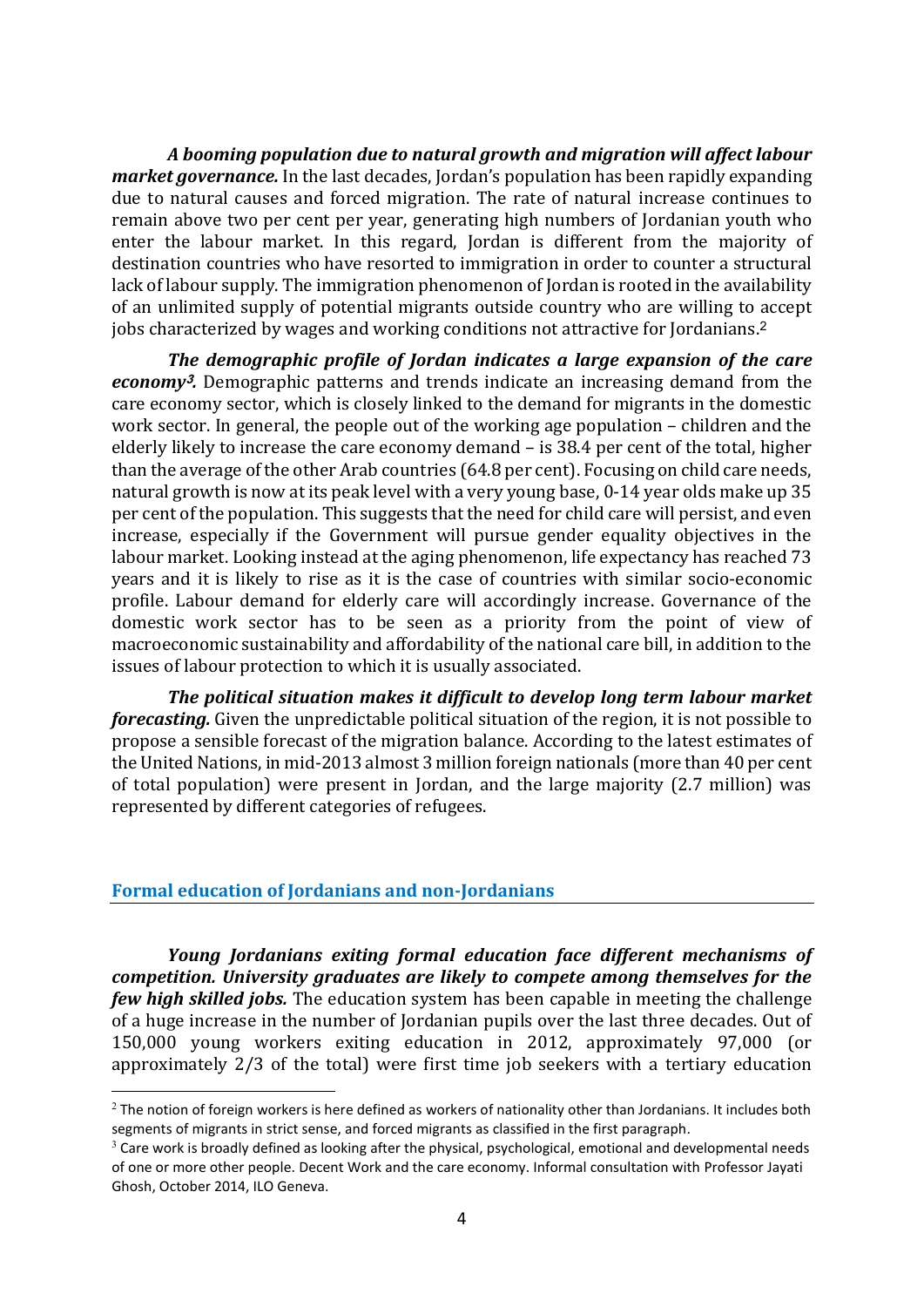degree. These young Jordanians are unlikely to interact with the low skilled labour markets of migrants, because they for a jobs in a different segment of labour demand.

*Individuals with low levels of education are likely to experience competition with refugees.* Competition between refugees and workers belonging to the host communities has increased particularly for those entering the labour market without tertiary education (approximately 53,000 young people every year) and for all those in the working age likely to look for poorly paid and poorly protected jobs. The illiteracy rate has notably declined, though remaining extremely high when compared with countries in the same socio-economic tier; it is higher for women (10 per cent) than for men (3.5 per cent). The educational level of Jordanians aged 15 and above (15+) is very polarized. On the one hand, almost 12 per cent of them have no schooling; on the other hand, the 61 per cent have as maximum compulsory education, and only one quarter have a university degree. The educational level of women is slightly higher and more polarized than that of men.

### **The labour market of Jordan**

*Jordanians in low paid jobs and in self-employment are those more likely to be affected by the Syrian refugee crisis.* Labour market analysis of Jordanians provides further information on competition mechanisms with migrants and refugee.<sup>4</sup> Employment to population ratios are very low; that of men is just below 55 per cent, while only around 15 per cent of women in working age are in employment. The decrease of the crude activity ratio by more than two per centage points between 2011 and 2013, the first two years of the refugee crisis, is likely to hide an increase in discouragement and disaffection for the Jordanians at the bottom of the opportunity ladder, and one of the main causes should be found in the increase of labour supply of refugees.<sup>5</sup>

*The years of the Syrian refugee crisis were characterized by decreasing unemployment, suggesting low impact on Jordanians in the formal sector and increase of emigration.* In the last ten years, men's unemployment rate has never dropped below ten per cent and its present value (10.4 per cent) is close to the lowest values registered since 2003. Also female unemployment declined to 19.9 per cent, which is the minimum value of the last eight years. In other words, the figures suggest that the Jordanians who are already in decent work operate in a labour market somehow protected by the inflow of refugees. Stable or declining unemployment since the start of the refugee crisis may be also explained by an increase of emigration flows.

*Only 40 per cent of people exiting education are absorbed into the labour market*. The number of jobs created per year (approximately 50,000) currently covers only the 40 per cent of the exits from education. The youth bulge continues to place pressure on the need for job creation interventions, with the generational balance of the

<sup>4</sup> Employment and Unemployment Survey run by Department of Statistics (DoS), elaboration on data from regular households.

<sup>5</sup> Yearbook of Statistics, DOS, various editions.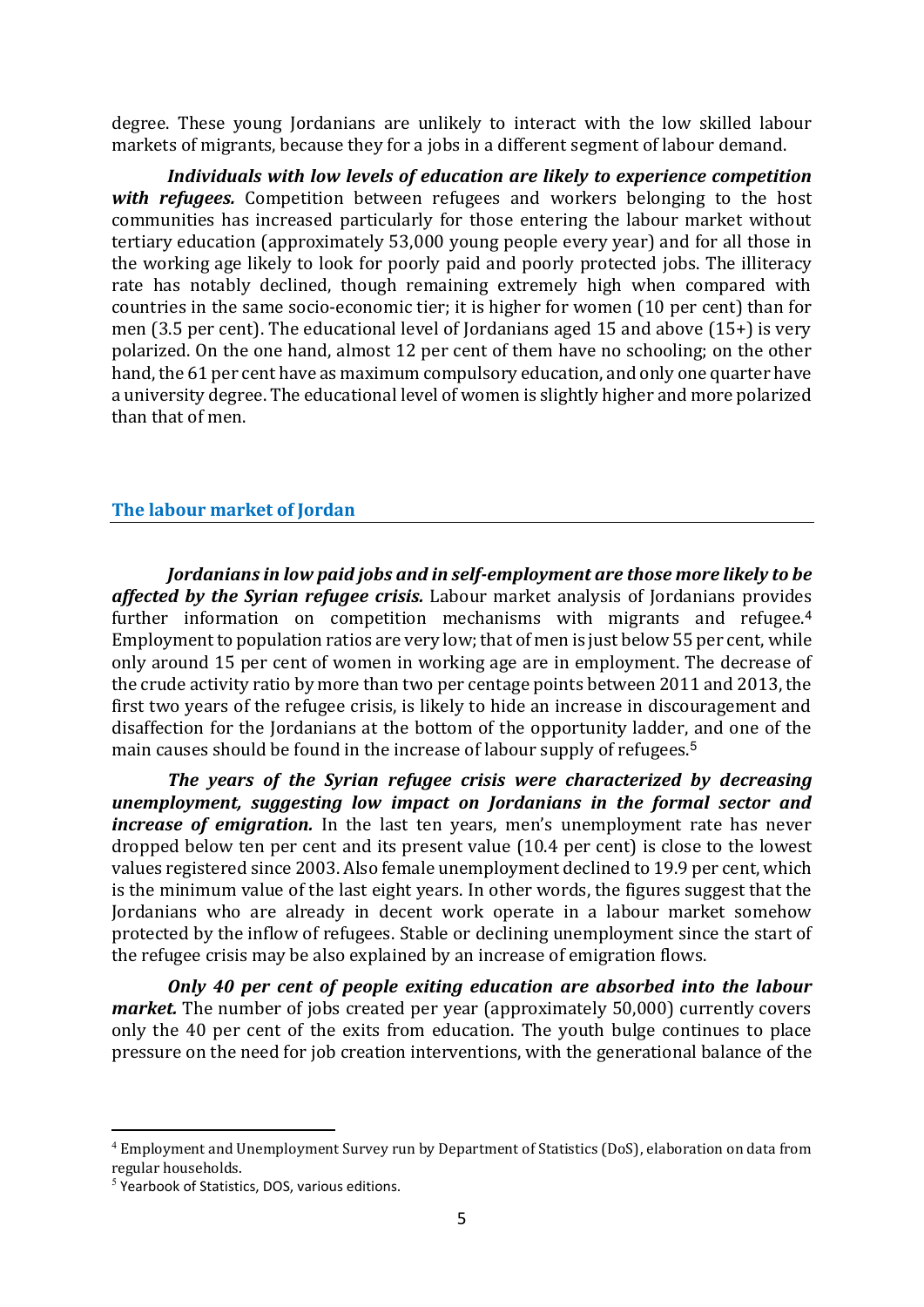working age population (WAP) augmenting until 2030, from its present value of 110,000.<sup>6</sup>

*Lack of good quality jobs.* Labour market participation increases with educational attainment, and the phenomenon is particularly pronounced for women; this represents a first segmentation from the supply side. The main reason of inactivity for Jordanian women is their engagement in home work (77.1 per cent) and in formal education (20.6 per cent). For men, the situation is more articulated: being a student (37.8 per cent), having other sources of income sufficient to sustain households' income (27.9 per cent), and being disabled (15.6 per cent) are the top three. The fact that more than a quarter of Jordanian men can afford to be out of the labour market has to be read together with the dependence on migrant workers willing to perform the work at discount price, and with the lack of jobs that are attractive to nationals. Both women and men declare that the main reason for not seeking work is the belief that work is not available, followed by those who declare to be tired of looking for a job.

*Jordanians and foreigners are respectively working in different sectors.* After education, the second structural segmentation emerges in relation to employment by sectors. More than 80 per cent of Jordanians are employed in the service sector and only 17.7 and 2.0 per cent in Industry and Agriculture respectively, the two latter sectors overwhelmingly dominated by migrant workers. If the agriculture figure is common to many other countries where modernization has been taking place, the low presence of the nationals in industrial activities directly links to the need to increase efforts of economic diversification. The latter could generate jobs attractive to nationals, rather than in manufacturing sub-sectors such as garment where employees are predominantly from South Asian countries.

*Strong gender segmentation from the supply side, but the few women at work are better qualified and less likely to compete with foreigners.* The structure of employment by macro-occupation shows a pronounced gender segmentation, while reflecting the sector and education segmentation we have already documented. Fifty five per cent of women in employment are classified as Professional and other 14 per cent as Technician, the two macro-occupations that require at least a secondary degree. The few women at work are less likely to compete with foreign workers, whereas men with low paid and low protected jobs (when they are breadwinners they also cannot afford to be out of employment) are more likely to compete with refugees than their female counterparts.

*The highly segmented labour market of Jordan requires consistent statistical information on the different segments*. The analysis of the Jordanian labour market is made difficult by a number of factors: the presence of numerous groups of different nationalities, their uneven distribution over the territory and in refugees camps, the fact that a large number of migrants lives at the workplace (construction sites, labour camps and the household of the employer for domestic workers), rather than in regular households included in sample surveys, their different rights at work, and a series of segmentations that affect both the demand and the supply of labour. Moreover, apart from the censuses, the information on the different level and modality of participation to

<sup>&</sup>lt;sup>6</sup> The remaining 60 per cent of youth is either in inactivity or in unemployment (see next section on labour market). The calculation is made using the notion of replacement demand, i.e. number of jobs made available by Jordanians progressively retiring, as well as the notion of labour market entrants that is known until 2030, given that the children that will turn 15 until that year are already born.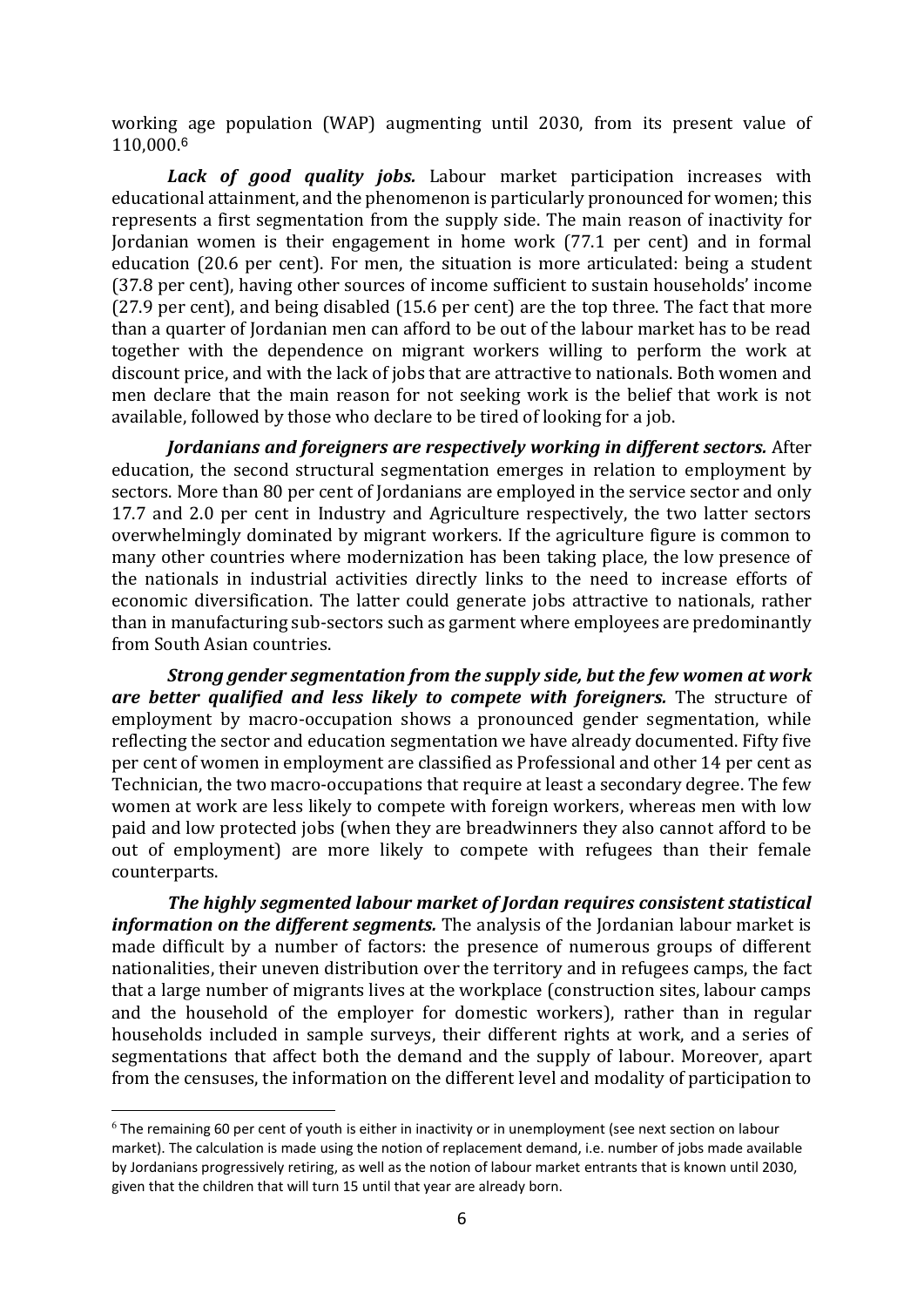the labour market of various national groups and segments is provided by statistical sources which are not comparable among themselves. Finally, an upgrade of labour market information is likely to help assess appropriate measures to tackle abuses of the employer-based visa system, relating to migrants who remain in Jordan after the expiration of their visa permits and often end up in the informal economy (irregular migrant workers).<sup>7</sup>

### **Some considerations on the national migration policy**

*The emigration lever should be promoted, so as to release part of the labour market pressure.* 640,000 Jordanians live abroad, suggesting that the emigration lever was used in the past decades to release unemployment pressure. The number of additional jobs created by the socio-economic system has not succeeded to go beyond the 50,000 per year mark that created a job creation gap. This idea complements the recommendations in the area of job creation that are well spelled out by the National Employment Strategy, being assessed at the time of preparation of this paper.

*Labour migration is likely to persist at least for the foreseeable future.* Limited interactions between the labour market of migrants and that of Jordanians suggests that replacement mechanisms are difficult to propose in the short term, as Jordanian workers are not willing to take jobs currently held by migrants.<sup>8</sup>

*Measures aimed to curb migration are not likely to have positive impact on the employment of nationals.* The segmentations between the labour market of nationals and that of foreigners' migrant workers revert back to limited interaction of the two segments and by the limited willingness of nationals to compete with migrants in the occupational classes where they are over-represented. Therefore, reduction of regular migration flows is not expected to positively impact employment of nationals or to decrease unemployment.

*Responses to the refugees crisis should include interventions aimed to improve labour market governance and specifically informal employment.* Current ILO-DOS initiatives to assess informal employment will provide more accurate information on informal employment. For the time being, it is safe to recommend that the absorption of Jordanians in the labour market has to be looked together with the competition from refugees, whose number increased dramatically over the last three years, and who are more willing to accept low wages and informal jobs.<sup>9</sup>

*Labour market information needs to be upgraded, in such a way that evidence on the different segments (i.e. nationals, migrants and refugees at work) is* 

 $7$  Causes and main evidence on this category of workers are presented in Wikramasekara (2015).

 $8$  The methodology used to formulate the estimate of additional jobs created by the economic system is done in such a way that it is not possible to distinguish between good quality and bad quality jobs. A study on quality of job creation could certainly provide more detailed insights.

<sup>&</sup>lt;sup>9</sup> The number of the Syrian refugees change by the day; most recent information refers to approximately 600,000 registered by UNHCR and an estimate of another 600,000 non-registered Syrian refugees. The problem has been more pronounced in the governorates of Mafraq, Irbid, Zarqa and Amman where 90 percent of registered Syrian refugees are concentrated (around 550,000). UNHCR, 2015.